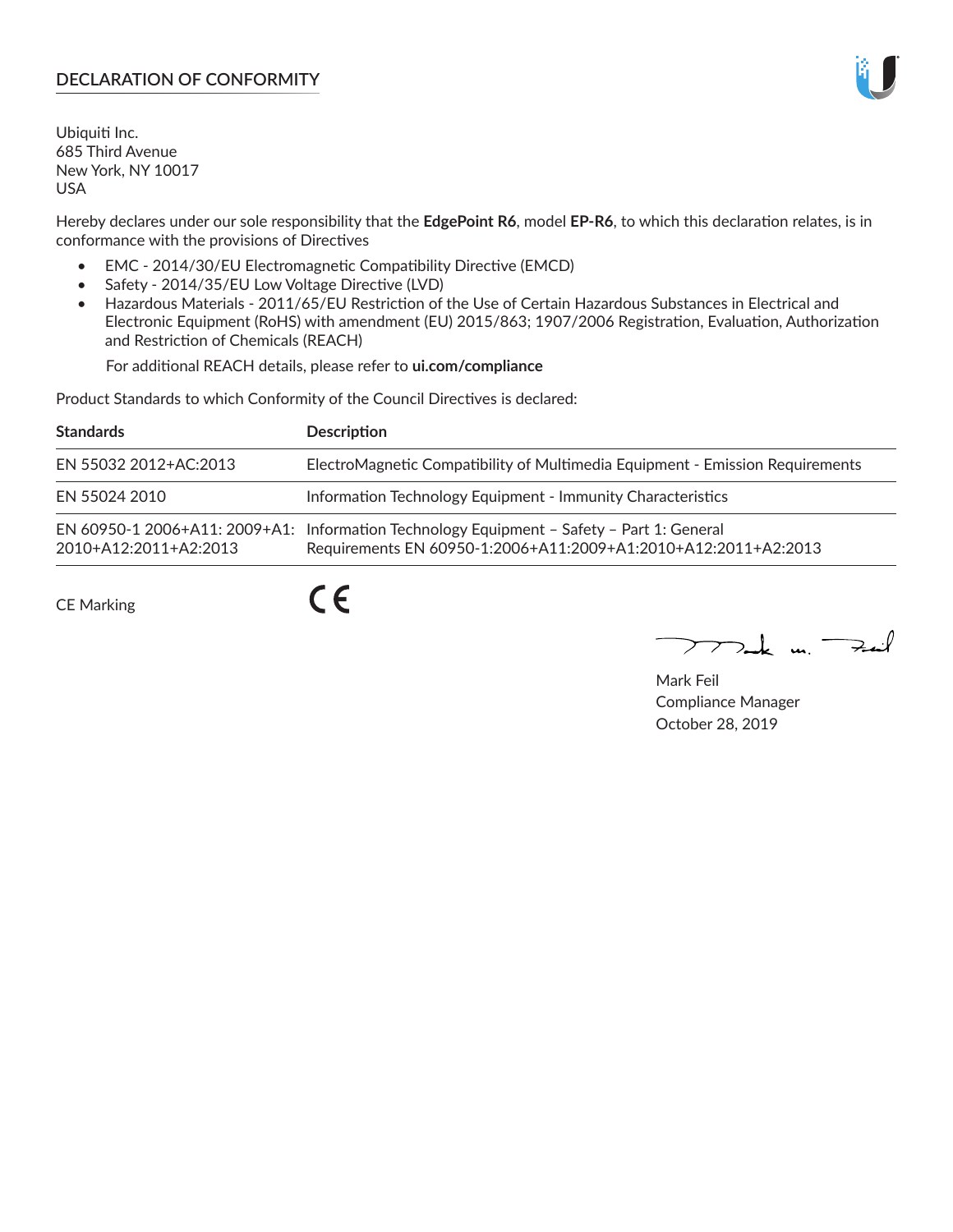# **DECLARATION OF CONFORMITY**



#### **български** [Bulgarian]

С настоящото Ubiquiti декларира, че това устройство EP-R6 е в съответствие със съществените изисквания и други приложими разпоредби на Директиви 2014/30/ЕС, 2014/35/ЕС.

## **Hrvatski** [Croatian]

Ubiquiti ovim putem izjavljuje da je ovaj uređaj EP-R6 sukladan osnovnim zahtjevima i ostalim bitnim odredbama Direktiva 2014/30/EU, 2014/35/EU.

# **Čeština** [Czech]

Ubiquiti tímto prohlašuje, že toto EP-R6 zařízení, je ve shodě se základními požadavky a dalšími příslušnými ustanoveními směrnic 2014/30/EU, 2014/35/EU.

## **Dansk** [Danish]

Hermed, Ubiquiti, erklærer at denne EP-R6 enhed, er i overensstemmelse med de væsentlige krav og øvrige relevante krav i direktiver 2014/30/EU, 2014/35/EU.

## **Nederlands** [Dutch]

Hierbij verklaart Ubiquiti, dat deze EP-R6 apparaat, in overeenstemming is met de essentiële eisen en de andere relevante bepalingen van richtlijnen 2014/30/EU, 2014/35/EU.

#### **English**

Hereby, Ubiquiti, declares that this EP-R6 device, is in compliance with the essential requirements and other relevant provisions of Directives 2014/30/EU, 2014/35/EU.

## **Eesti keel** [Estonian]

Käesolevaga Ubiquiti kinnitab, et antud EP-R6 seade, on vastavus olulistele nõuetele ja teistele asjakohastele sätetele direktiivide 2014/30/EL, 2014/35/EL.

#### **Suomi** [Finnish]

Täten Ubiquiti vakuuttaa, että tämä EP-R6 laite, on yhdenmukainen olennaisten vaatimusten ja muiden sitä koskevien direktiivien 2014/30/EU, 2014/35/EU.

## **Français** [French]

Par la présente Ubiquiti déclare que l'appareil EP-R6, est conforme aux exigences essentielles et aux autres dispositions pertinentes des directives 2014/30/UE, 2014/35/UE.

## **Deutsch** [German]

Hiermit erklärt Ubiquiti, dass sich dieses EP-R6 Gerät, in Übereinstimmung mit den grundlegenden Anforderungen und den anderen relevanten Vorschriften der Richtlinien 2014/30/EU, 2014/35/EU befindet.

#### **Ελληνικά** [Greek]

Δια του παρόντος, Ubiquiti, δηλώνει ότι αυτή η συσκευή EP-R6, είναι σε συμμόρφωση με τις βασικές απαιτήσεις και τις λοιπές σχετικές διατάξεις των οδηγιών 2014/30/EE, 2014/35/EE.

#### **Magyar** [Hungarian]

Ezennel Ubiquiti kijelenti, hogy ez a EP-R6 készülék megfelel az alapvető követelményeknek és más vonatkozó 2014/30/EU, 2014/35/EU irányelvek rendelkezéseit.

#### **Íslenska** [Icelandic]

Hér, Ubiquiti, því yfir að þetta EP-R6 tæki er í samræmi við grunnkröfur og önnur viðeigandi ákvæði tilskipana 2014/30/ESB, 2014/35/ESB.

#### **Italiano** [Italian]

Con la presente, Ubiquiti, dichiara che questo dispositivo EP-R6, è conforme ai requisiti essenziali ed alle altre disposizioni pertinenti delle direttive 2014/30/UE, 2014/35/UE.